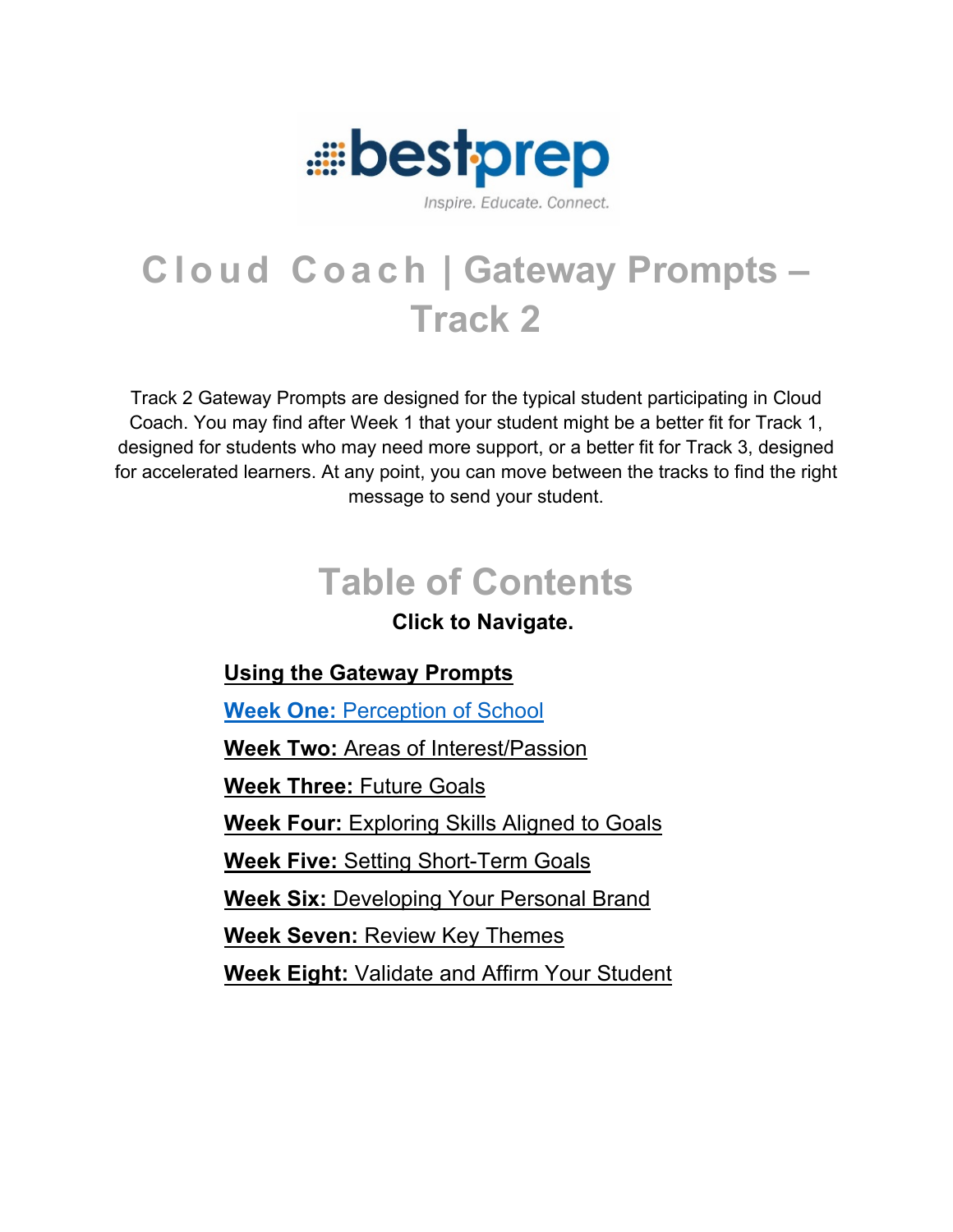#### **Welcome to Track 2 of the Cloud Coach Gateway Prompts.**

The Gateway Prompts were developed in partnership with Search Institute, a nationally recognized research firm that specializes in youth development. Aside from Search, we have received input from educators, professionals, and mentors such as yourselves to make the Gateway Prompts as dynamic and user-friendly as possible.

We understand that every mentor-mentee relationship is unique. By giving you these Prompts, we are not trying to standardize every interaction you have with your mentee. This is not a script. However, we do want to make sure you follow these prompts as closely as comfortable. You'll notice we recommend three paragraphs as the standard length of a message. Many of the Prompts encourage you to add well more than three paragraph's worth of content. It is up to you to determine the best length and content to include in your message, always with the goal of getting across as much of the spirit of our weekly topic as possible. When in doubt, remember our motto: Think Forward, Act Now.

The Gateway Prompts actively encourage you to ask questions of your mentee. Remember, this is a two-way conversation, and we want you *and* your student to feel comfortable sharing your thoughts and feelings. A well-posed question can help generate more thoughtful responses. That said, not every student will participate each week. Cloud Coach is unique in that it serves an entire  $9<sup>th</sup>$  grade population. We expect to have diversity of ability and interest. If your mentee is slow to respond, don't give up! Teachers consistently tell us that students read the messages their mentors send. Your participation is always valuable.

Finally, know that you are free to switch Tracks at any point in the program. The different Tracks are designed to engage with each student appropriately. If you think your mentee is ready for a more rigorous conversation, switch to Track 3. If your mentee needs more support or has trouble writing consistently, switch to Track 1.

If you have questions about the Gateway Prompts, reach out to your dedicated BestPrep coordinator. If you're unsure who that is, you can always reach us at: [cloudcoachemails@bestprep.org.](mailto:cloudcoachemails@bestprep.org)

Thank you and have fun!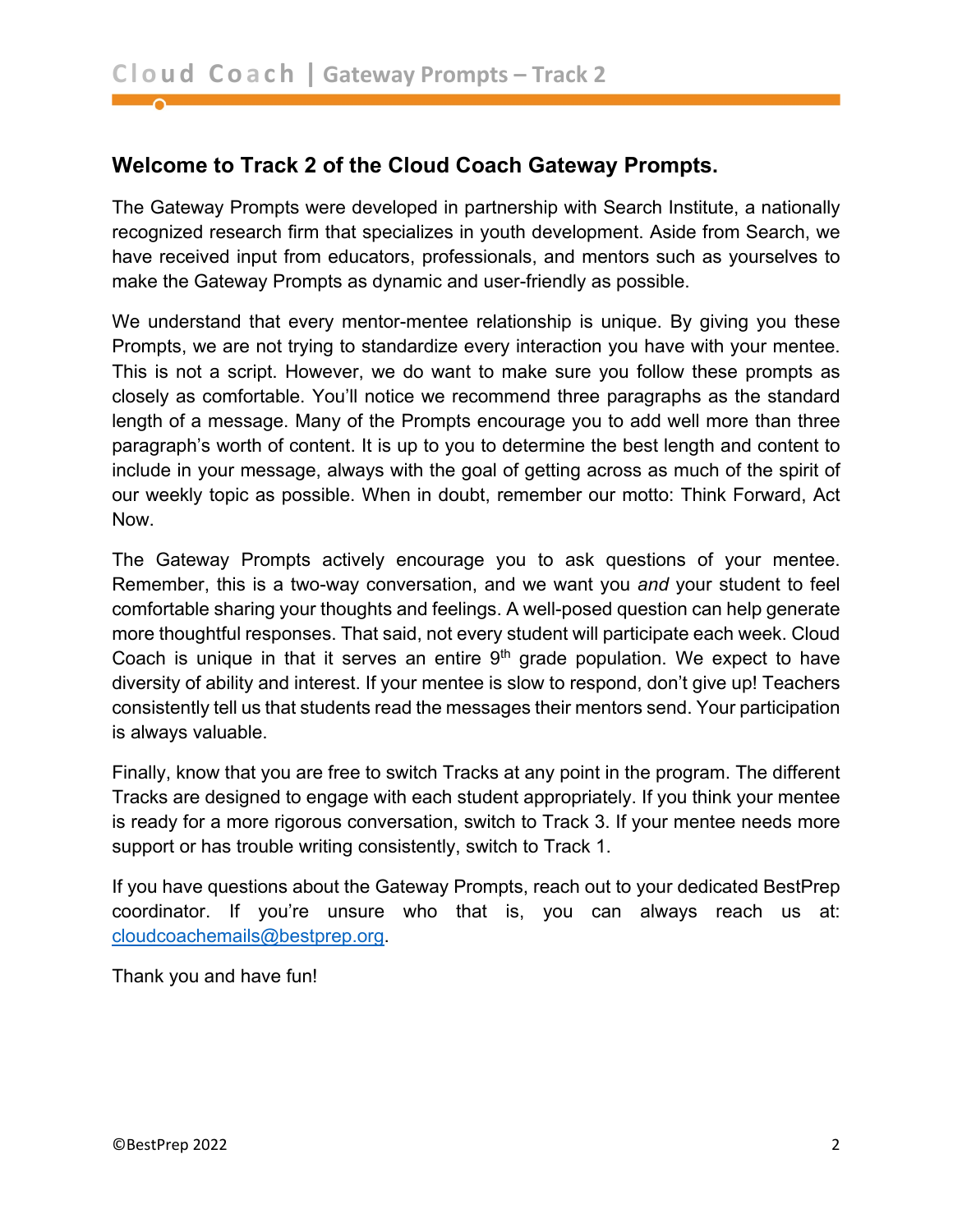#### **Exchange Week 1 – Perspectives on School Objective**

<span id="page-2-0"></span>**Get to know your student by first learning how they feel about school. Knowing this early will help you decide which track to take in future conversations.**

#### **Week 1 Lead Question**

*I'm excited to be paired with you in the Cloud Coach program and am looking forward to getting to know you. I know you started high school during a pandemic, how is it going so far? How are classes going? Which one do you like the most? What do you like about high school so far?*

#### **Introducing Yourself**

**Share basic information:** Start by sharing your name and pronouns. Consider including where you grew up, if you have a partner, children, or pets, and what you like to do in your free time.

**Share more about your job:** Share your title and brief description of your role. Avoid technical language and acronyms. Remember, students may not have a strong concept of your field. Consider including the following:

- How your role/job/organization may have changed since the pandemic and how you're adjusting
- An example of a task you perform regularly
- A way your role is similar to schoolwork or extracurricular activities
- An invitation for any questions they may have

#### **Week 1 Talking Points**

**Share your story:** Tell your student about your 9<sup>th</sup> grade/high school experience. Were you involved in any activities, sports, or work? What was your favorite subject? Share more about the type of high school student you were – were you highly motivated? Did you hate school? Was  $9<sup>th</sup>$  grade a stand-out year for you in any way?

**Keep your first message to three paragraphs or less:** Some students will be overwhelmed by a long message, while others will be excited for the challenge – stick to three paragraphs (or less) until you learn more about your student. If you have more than three paragraphs of material, choose which content is the most important and edit down to three paragraphs.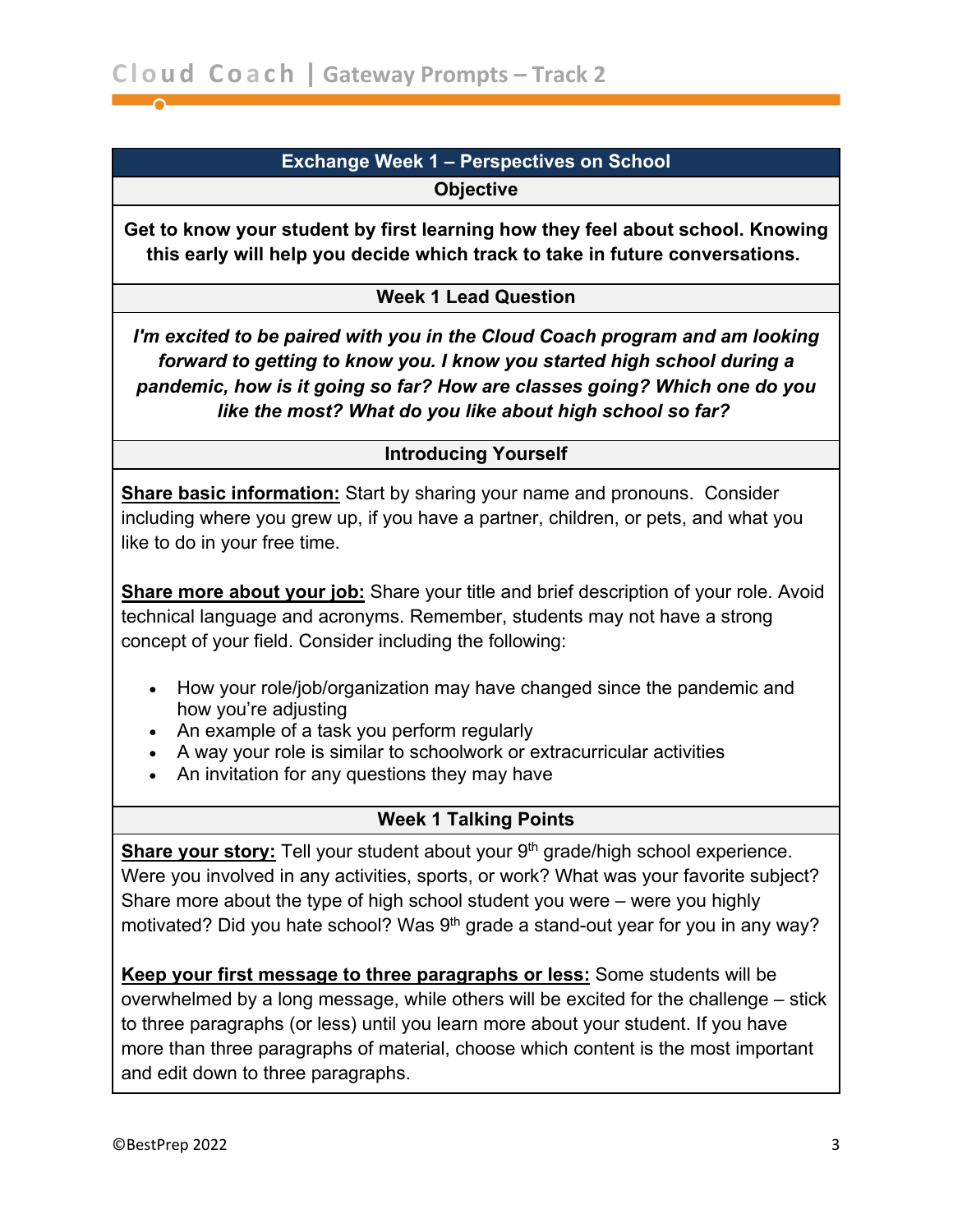#### **Research and Rationale**

Understanding how a student feels about school can shape the tone of future messages. If a student is struggling in school, you will probably offer different advice than you would to a student who is excelling. For example, if a student mentions school being difficult, you may want to think about how you can connect their interests and the effort they put into that interest, to school. Also, instead of focusing primarily on postsecondary education, you may want to talk about more immediate goals, like passing the 9<sup>th</sup> grade and even graduating high school.

If a student is excelling in school, you may want to talk about post-secondary education more frequently than graduating high school. After week 1, you'll get a sense for the type of student you're working with to determine if your messages should be longer and more detailed, or shorter and more to the point. This will also clue you in as to which direction the conversation will take.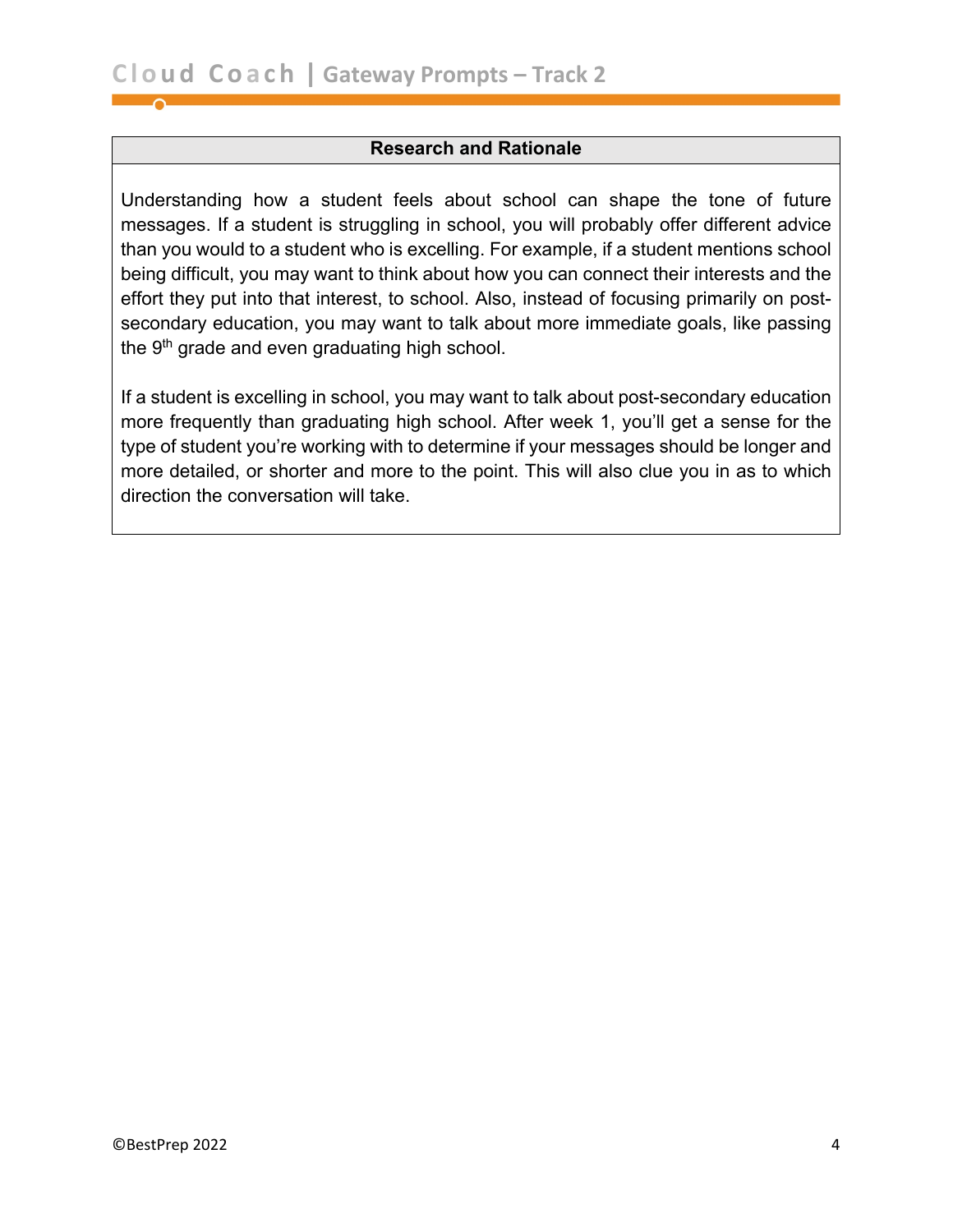#### **Exchange Week 2 - Areas of Interest/Passion**

#### **Objective**

<span id="page-4-0"></span>**Continue to get to know your student and find out their interests, passions, and/or hobbies.**

#### **Following Up from Week 1**

**Validate your student's thoughts on school:** Share your reaction to their comments. Are you impressed? Do you empathize? Do you have a follow up question? If your student talked about how hard school is in a virtual setting, validate those feelings. If your student seems to be thriving, provide a way-to-go or kudos message about being able to adjust to the new environment.

**Find common ground:** If you can relate to their experience in any way, share your story. Your example could be current and work-centric or relate back to your high school years. (Example: if they are struggling to get along with a teacher, maybe you've struggled to get along with a supervisor).

**If you didn't get a response/the response is too short to follow up:** Start your message by sharing that you're still excited to partner with your student for this program and hope they get a chance to read your Week 1 message. This may be a good time to move to Track 1 until your student responds or their responses get longer.

**If you get a detailed, thorough response from a student who loves school:** You may consider moving to Track 3, which is designed for accelerated learners.

#### **Week 2 Lead Question**

*I'm interested in learning more about you. Tell me more about yourself. When you're not working on school, what are you mainly spending your time on? What do you like to do with your time outside of school?*

#### **Week 2 Talking Points**

**Share your own deep interests, passions, and/or hobbies:** Explain how this interest helps you or has made you stronger in your job or everyday life. (For example, if your deep interest is a sport, this may have made you more of a team player.) Share how you first became interested in this.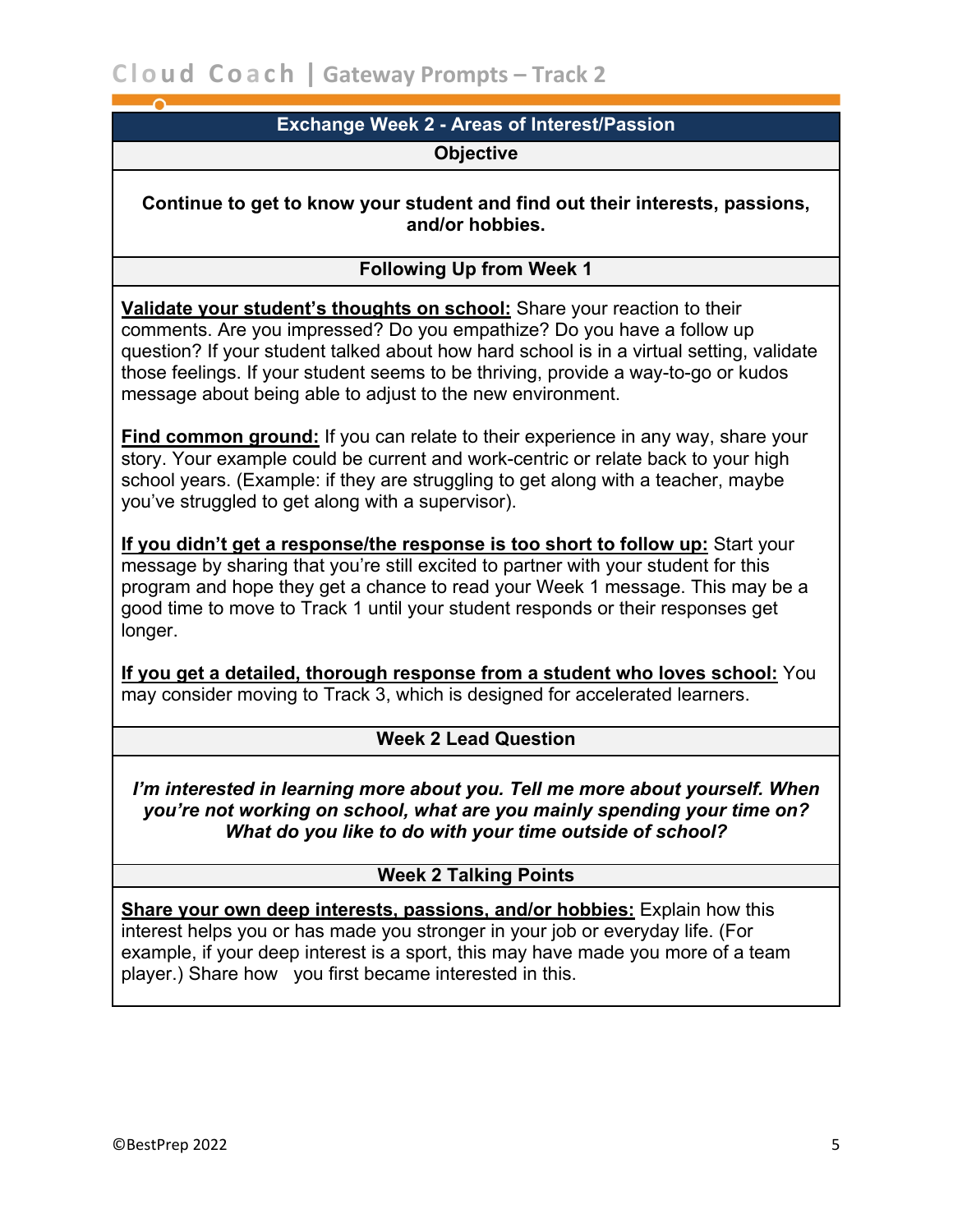#### **Week 2 Supporting Questions**

Make sure to keep your exchanges conversational by asking at least one question (in addition to the Lead Question). This week, you might ask:

- What is your favorite sport, movie, or band and why?
- What is the best part about your life right now?

#### **Gateway Prompts**

#### [Gateway Track 1 Prompt](https://bestprep.org/wp-content/uploads/2018/11/Cloud-Coach-Gateway-Prompts-Track-One-2019.pdf) [Gateway Track 3 Prompt](https://bestprep.org/wp-content/uploads/2018/11/Cloud-Coach-Gateway-Prompts-Track-Three-2019.pdf)

#### **Research and Rationale**

Research conducted at Search Institute has shown that when a young person has a deep interest or passion in their life (what Search Institute calls the young person's *spark)*, they are much more likely to succeed at school and much less likely to participate in risky behaviors such as using drugs or alcohol. Search Institute's national studies have shown that the most common sparks of teenagers today are sports, performing arts, and technology, but sparks also come in many other forms, like taking care of animals, reading, working, or improving the environment (Benson and Scales, 2009).

Knowing your student's interests is a great way to build a relationship and to acknowledge an area of their life in which they work hard and feel a sense of accomplishment. Knowing their spark could provide insight into their lives, and can give you a better idea of the person they are, or hope to become. In future message exchanges, their spark can be leveraged to connect school and their future goals.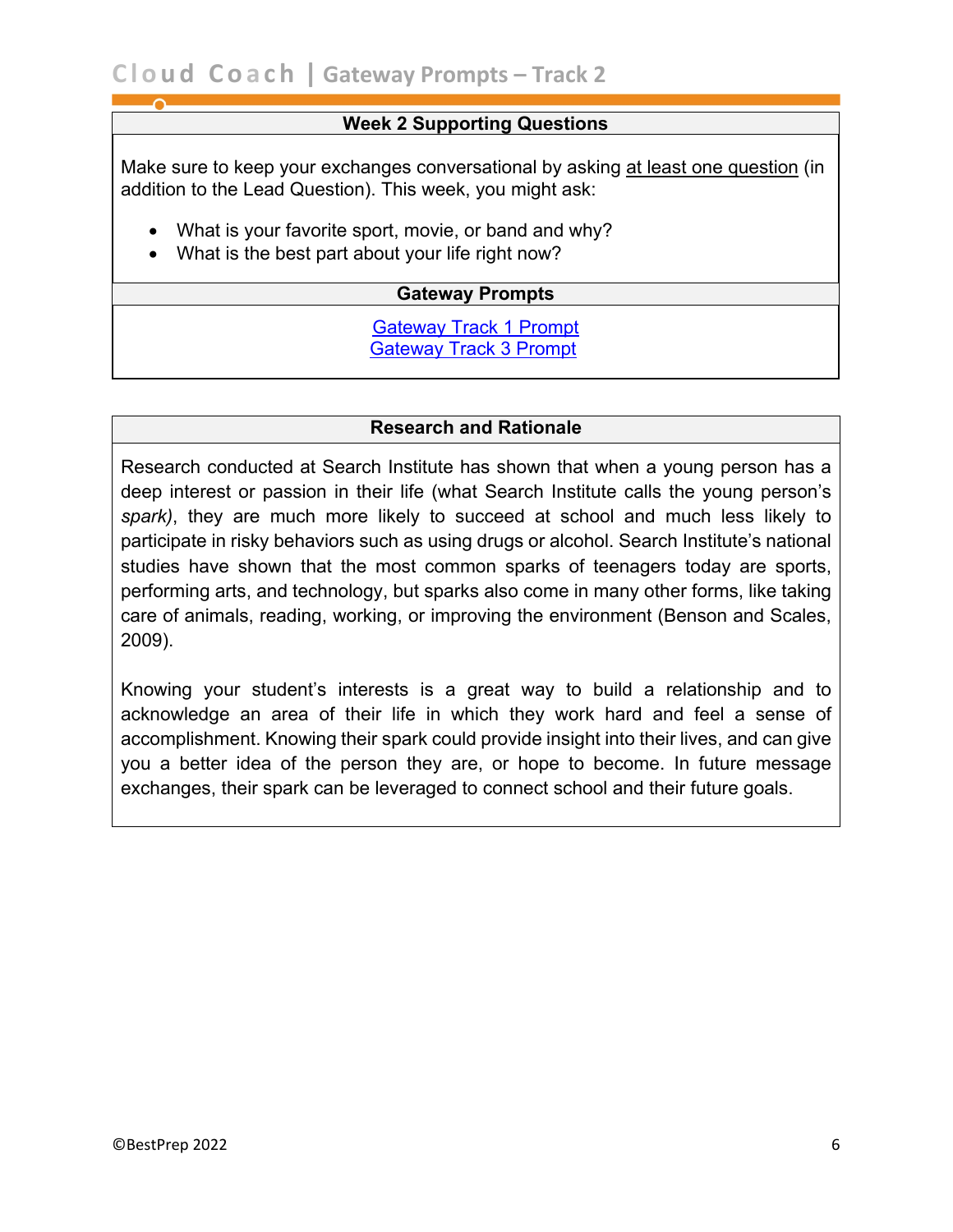## **Exchange Week 3 - Future Goals**

#### **Objective**

<span id="page-6-0"></span>**Explore your student's ideas about their future, including possible careers, interests, and lifestyle.**

#### **Follow-Up Ideas to Student's Response from Week 2**

**Validate your student's interests/passions:** Affirm how cool/exciting/interesting their passion is. If you know a lot about their area of interest, share what you know. If you don't know much, ask follow-up questions. For example, if your student is into a video game you've never heard of, you might ask more about how the game is played.

 **If your student says they don't have any areas of interest:** Ask them to share with you what they do when they aren't working on school. Perhaps they have a job that takes up their free time, or they may do a lot of babysitting. Dig deeper to find out where their time goes.

**If you didn't get a response/the response is too short to follow up:** Start your message by sharing that you're still excited to partner with your student for this program, and hope they get a chance to read your Week 2 message. This may be a good time to move to Track 1 until your student responds or their responses get longer.

**If your student's response is detailed and thorough and they've already identified a clear career path:** Consider moving to Track 3, which is designed for accelerated learners.

#### **Week 3 Lead Questions**

*During our first two weeks we talked about what you like to do for fun and how you feel about school. This week I want to talk about what life after high school might look like for you. What do you want to do for a job or a career? If you're not sure exactly what job you want, what would be your dream job if you could do anything?*

#### **Week 3 Talking Points**

**Share Your Story:** Tell your student about the careers that you were interested in when you were growing up. Share what made those careers interesting to you. If you didn't end up in that career, what led you to turn in a different direction? If you learned about something you didn't want to do, how did you come to that conclusion?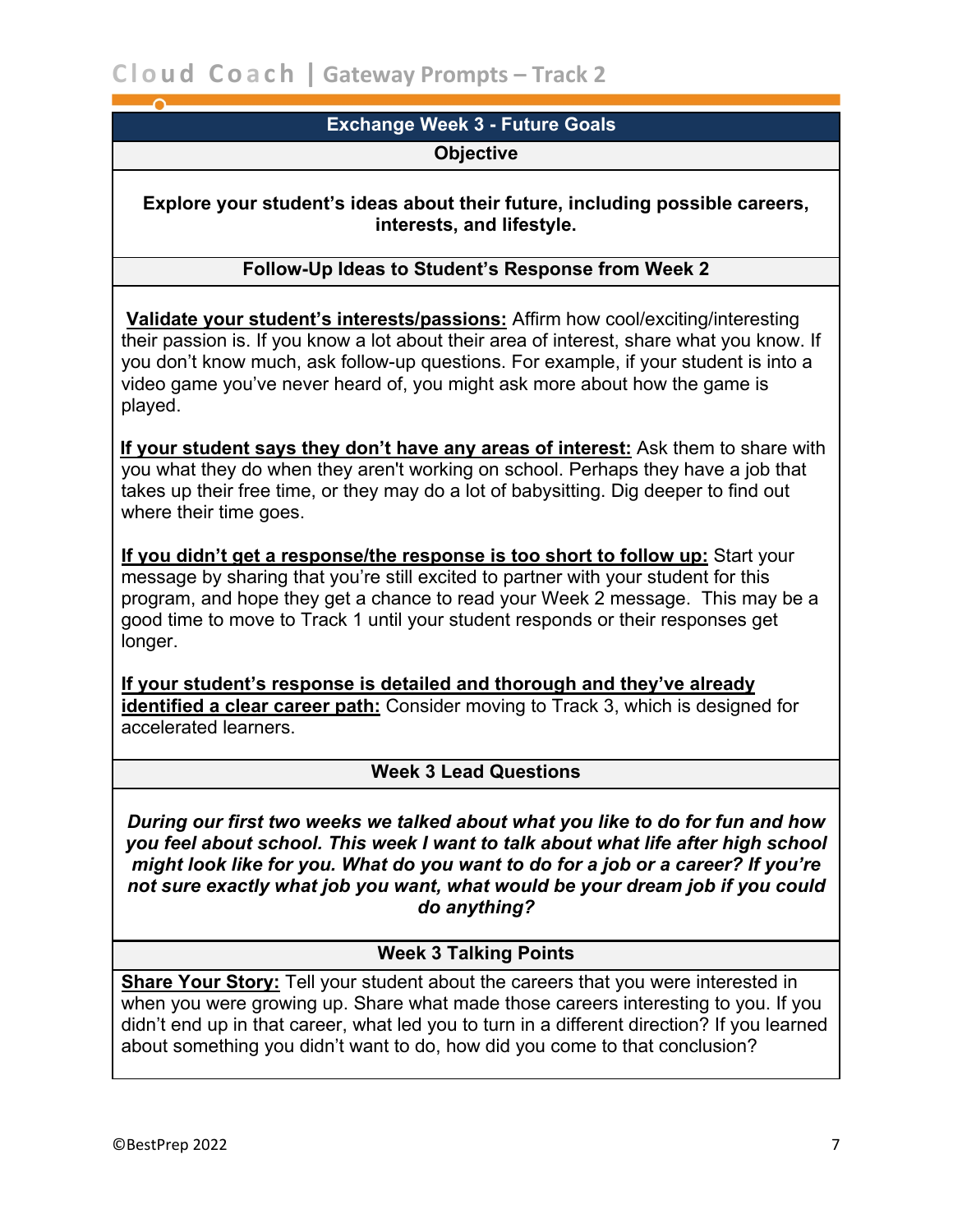**Share a personal story that reinforces the importance of effort in school:** Was there a subject that you didn't like, but later realized was important to understand, or that you grew interested in? Find other ways to reinforce the importance of sustained effort in school, which is a priority that some  $9<sup>th</sup>$  graders have yet to understand.

#### **Week 3 Supporting Questions**

Make sure to keep your exchanges conversational by asking at least one question (in addition to the Lead Question). This week, you might ask:

- What jobs/careers do you know about? Could you see yourself doing any of those?
- Who is someone you admire (real or fictional)? What do they do for work?
- Why did you pick that as your dream job?

#### **Gateway Prompts**

[Gateway Track 1 Prompt](https://bestprep.org/wp-content/uploads/2018/11/Cloud-Coach-Gateway-Prompts-Track-One-2019.pdf) [Gateway Track 3 Prompt](https://bestprep.org/wp-content/uploads/2018/11/Cloud-Coach-Gateway-Prompts-Track-Three-2019.pdf)

#### **Research and Rationale**

An extensive body of research shows that helping young people develop powerful visions of their possible future selves can enhance motivation, effort, and educational outcomes in the present (Oyserman, Terry, and Bybee, 2002; Oyserman, Bybee, and Terry, 2006; Dweck, Walton, Cohen, 2011). Studies also find, however, that while many teenagers today – more than in prior generations – have high goals for the future, they are often unclear about what they need to do to achieve those goals and passive about working hard in the present to achieve them (Schneider and Stevenson, 1999; Rosenbaum and Person, 2003; Damon, 2008). The good news is that other studies have shown that when people are helped to see how their present actions are likely to influence whether or not they achieve their goals (such as getting into a particular type of college or enjoying a relaxing retirement), it can produce significant and positive changes in behavior in the present (Oyserman, 2013). Other researchers have shown that it is especially important to help students who struggle in school understand how educational success will help them achieve their goals for the future – even if those goals don't seem closely connected to the work that students are doing in school at present (Dweck et al., 2011; Hulleman and Harackiewicz, 2009). While these are strong findings from extensive research, it is important to remember that they may not reflect your student's approach to future goals and objectives. Be attentive to what they say in responding to your questions this week so that you are providing feedback that will resonate with your student. This will also be the beginning of the discussion on how they will achieve their goals for the future.

#### <span id="page-7-0"></span>Exchange Week 4 - Exploring Skills Aligned to Goals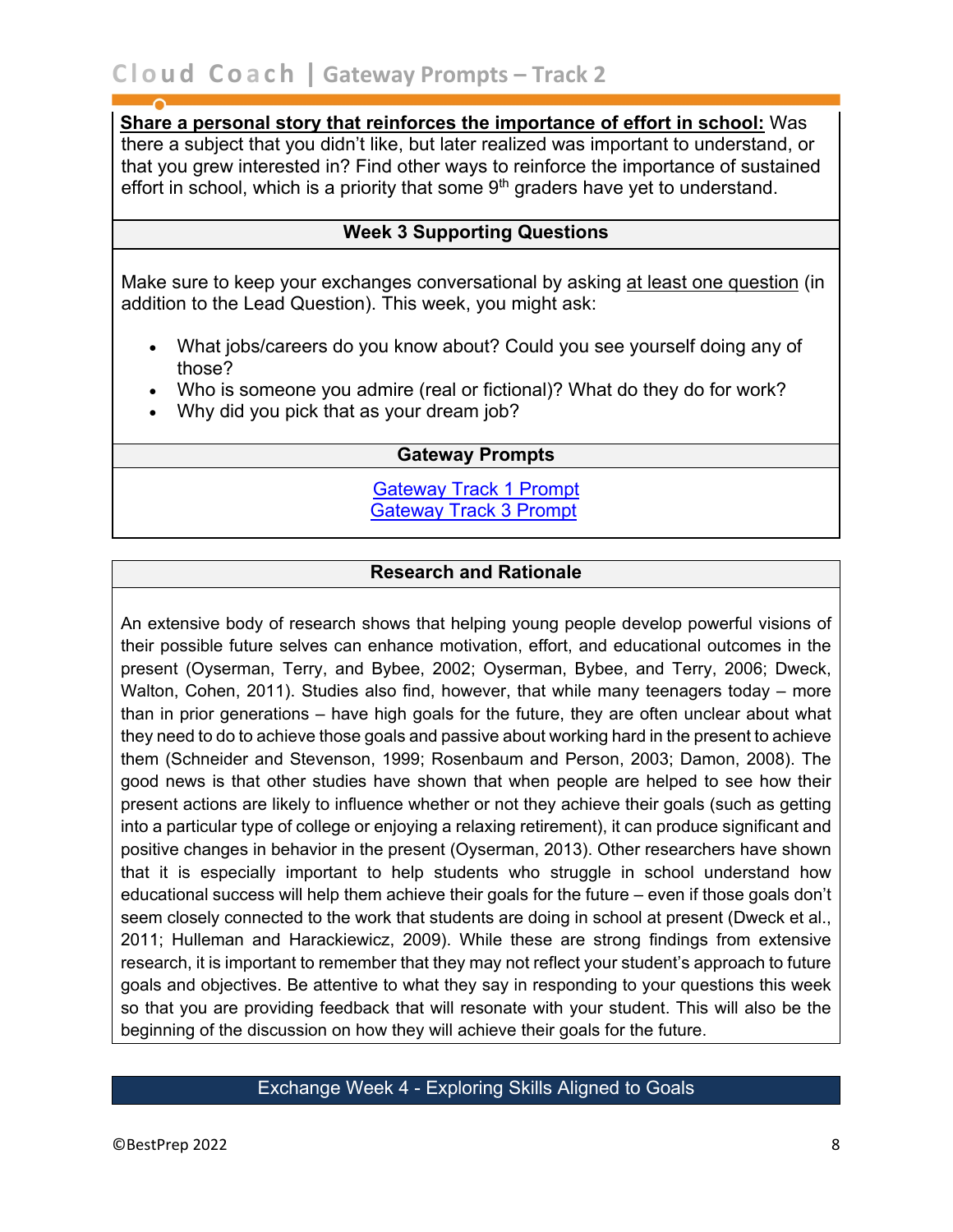#### **Objective**

**Help your student begin to envision the knowledge, skills, and experiences they will need to succeed.**

#### **Follow-Up Ideas to Student's Response from Week 3**

**If your student isn't sure what their dream job is:** Ask them if they know what their dream *life* would look like – where would they like to live? What type of house? Do they want a family?

**If your student has a vague idea of their dream job:** Consider asking them what they like about that field specifically. For instance, if they say they like sports, you might ask if they like playing on a team, watching games, following sports news, etc. Their interest in sports could turn into a career in sports marketing, sports medicine or many other career paths.

**If your student was able to articulate goals about their future:** Acknowledge and validate their goals. Avoid pointing out problems with your student's future goals in this exchange, such as pointing out that they aren't realistic or that your student should have a back-up plan. For example, if your student wants to be an NBA star, but isn't currently playing basketball, you can still validate that this is a huge goal and that you admire their desire to put in the hard work.

**If your student expresses an interest in college or a career that will need higher education:** Tell them about the relationship between education and potential earnings, but be careful to tailor your message to your student. For example, a student who's interested in but unsure of attending a 4-year college could feel motivated by hearing about a jump in income. A student with no plans to attend college may feel unsupported by an explicit push to do so, but can still be reminded that even with a high school diploma, their earning potential rises.

**If your student doesn't express interest in college:** Encourage considering some form of post-secondary education while highlighting the importance and value of a high school education using the graph below.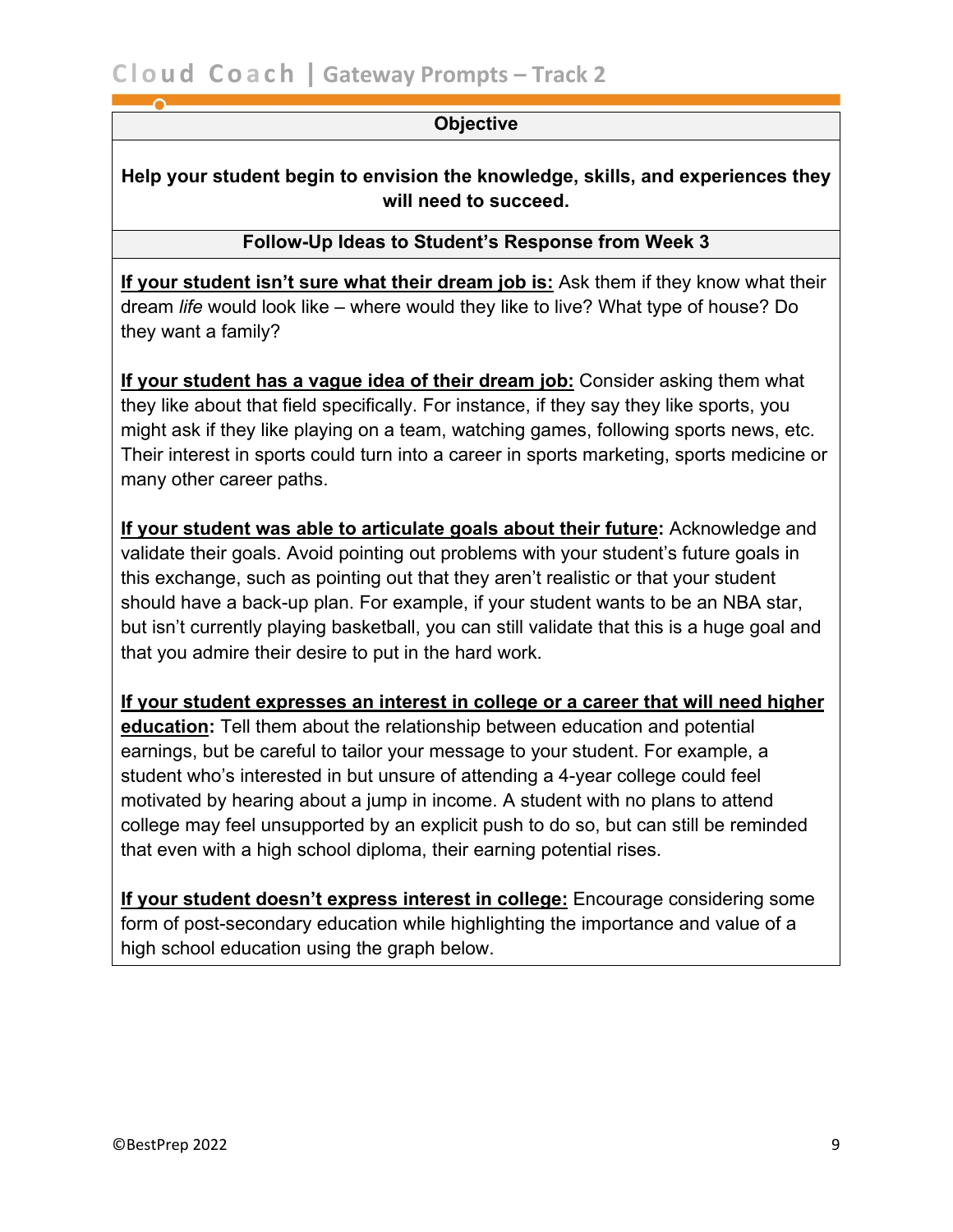

**If you didn't get a response/the response is too short to follow up:** Start your message by stating you hope they get a chance to read your Week 3 message. This may be a good time to move to Track 1 until your student responds or their responses get longer.

**If your student's response is detailed and thorough, and they've already identified their higher education needs:** Consider moving to Track 3, which is designed for accelerated learners.

#### **Week 4 Lead Question**

*Now that we've talked about your dream job or future career, what kind of education or training do you think you will need for this career? What skills do you need to be successful in this field?*

**(Continues below)**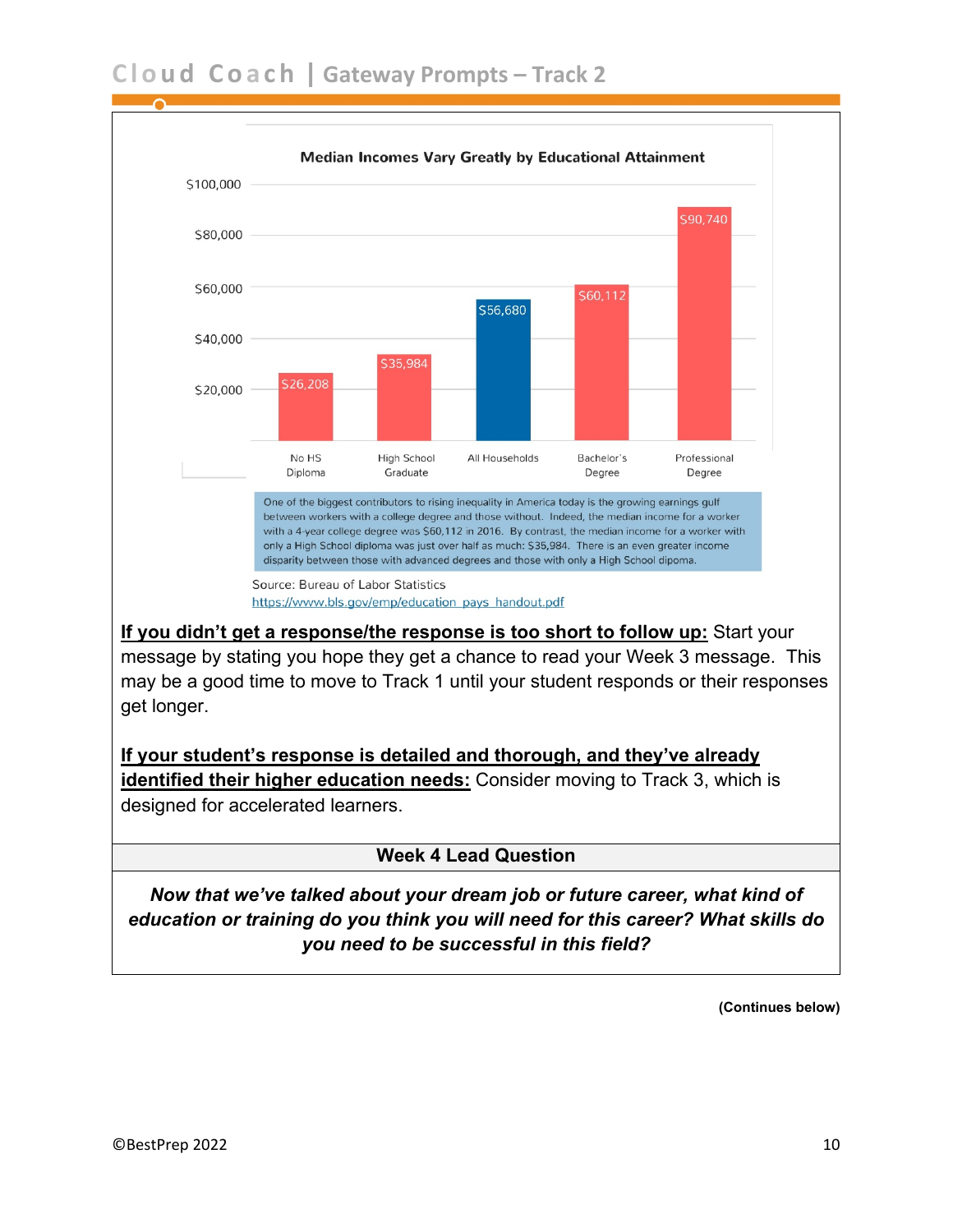#### **Week 4 Talking Points**

Share what it takes to succeed in your career and/or company: Give your student a sense of the knowledge and skills that are necessary for success in your job. What degree(s) or educational background do you need for your position? What kind of technical knowledge must you have? What kinds of "soft" skills do you need? (If you think your student needs a definition of what a soft skill is, use an example from your personal life to illustrate the concept.)

#### **Week 4 Supporting Questions**

Make sure to keep your exchanges conversational by asking at least one question (in addition to the Lead Question). This week, you might ask:

- What do you think are your most developed skills? What do you want to work on?
- Can you think of some ways you might improve those skills?

#### **Gateway Prompts**

[Gateway Track 1 Prompt](https://bestprep.org/wp-content/uploads/2018/11/Cloud-Coach-Gateway-Prompts-Track-One-2019.pdf)

[Gateway Track 3 Prompt](https://bestprep.org/wp-content/uploads/2018/11/Cloud-Coach-Gateway-Prompts-Track-Three-2019.pdf)

#### **Research and Rationale**

In many American schools today, the emphasis is on mastery of the type of academic knowledge and skill that can be measured on a standardized achievement test. While those abilities are unquestionably important, a large body of research in economics and other disciplines is now demonstrating that what were once thought of as "soft skills" are essential for success in all aspects of life. For example, Nobel Laureate in economics James Heckman and his colleagues have demonstrated that character strengths such as perseverance, sociability, conscientiousness, and curiosity are as influential as IQ in determining performance not only in school but also in the labor market, health outcomes, and incarceration rates (Heckman and Kautz, 2012).

In this exchange you have the opportunity to convey the importance of character strengths to your student, which is a message they may not often receive. It will be particularly valuable for your student to hear from you about the ways that "soft skills" matter in the workplace.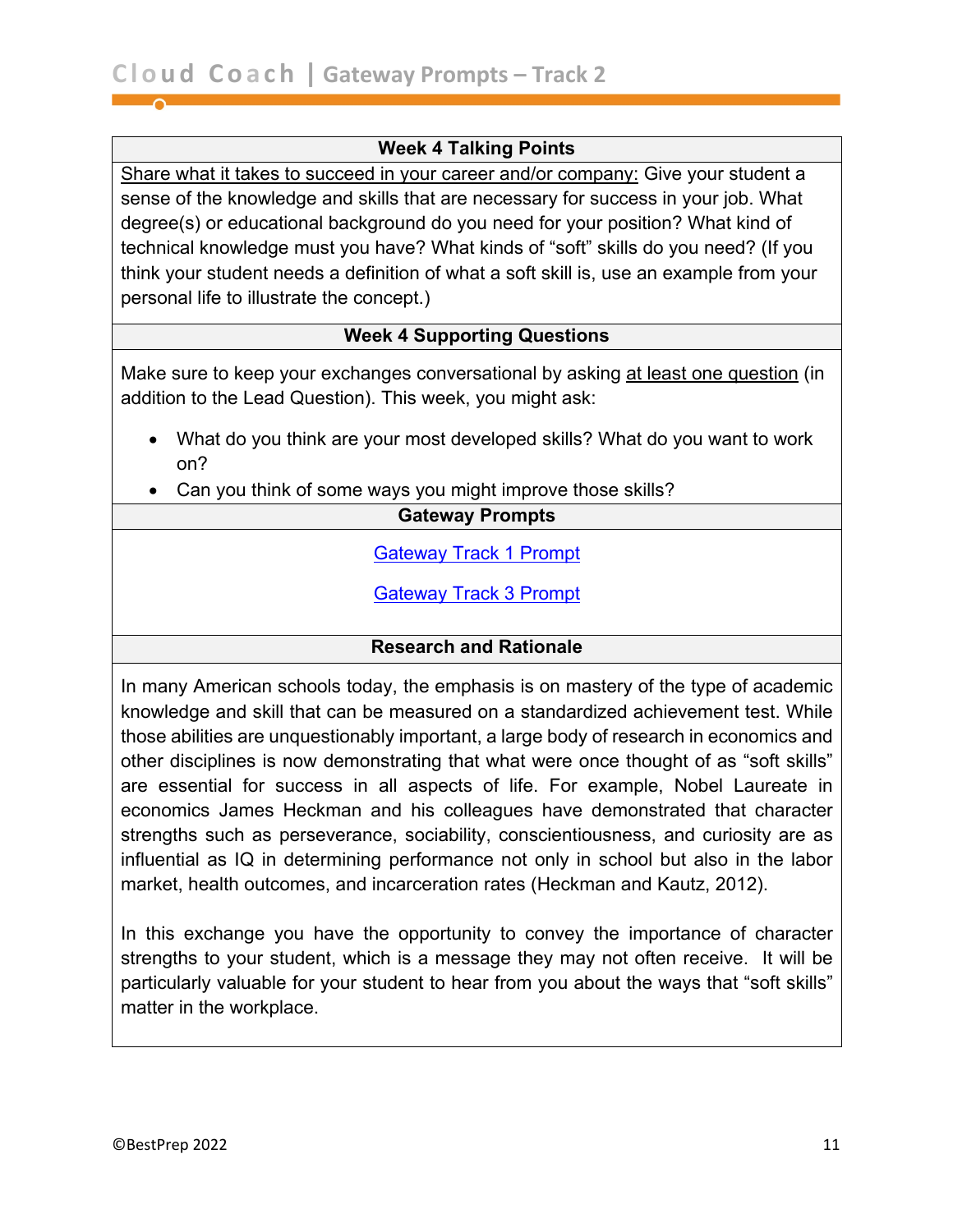#### **Exchange Week 5 - Setting Short-Term Goals Objective**

<span id="page-11-0"></span>**Help your student identify a short-term goal that will support the future they want. Help your student identify the benefits of achieving their short-term goal.**

#### **Follow-Up Ideas to Student's Response from Week 4**

 **If your student doesn't know what it will take to enter the career path they've shared:** Three possibilities for responding to your student in this situation are: (1) brainstorm ways your student could learn more about the requirements for success or (2) share what you know (or could find out) about the requirements for success in that field. (3) Mention any relevant clubs or activities that you've participated in that may be available to your student.

**If your student knows what it will take to enter that career:** Acknowledge their efforts to learn more about their chosen career. If you are familiar with the career they mentioned, briefly share what you know (or could find out) about the requirements for success in the field.

**Highlight the importance of education:** Ask your student how performance in school today might influence their ability to develop the knowledge and skills that will be necessary to achieve their goals. Convey to your student that although  $9<sup>th</sup>$  grade seems like a long ways away from graduation and post-secondary education/work, how hard you work in 9<sup>th</sup> grade will influence what you learn, which will influence what you can do in 10<sup>th</sup> grade, 11<sup>th</sup> grade, 12<sup>th</sup> grade and beyond. It is tempting to think you can always get serious about school later, but that's very difficult to do if you are not learning what you are supposed to learn along the way.

**Reinforce the importance of soft skills/networking:** Suggest soft skills that may be useful in their career and/or relate to their goals. Mention any resources, clubs, activities, networking events, etc. they can use to help practice these skills.

**If you're not sure where to take the conversation** because your student was unable to articulate anything in past messages to guide your conversation, move to Track 1 to keep the dialogue flowing.

#### **Week 5 Lead Question**

*We've been talking a lot about the future – let's talk a bit about right now. Can you think of a goal you can accomplish this semester that will help you get closer to the future you want?*

#### **Week 5 Talking Points**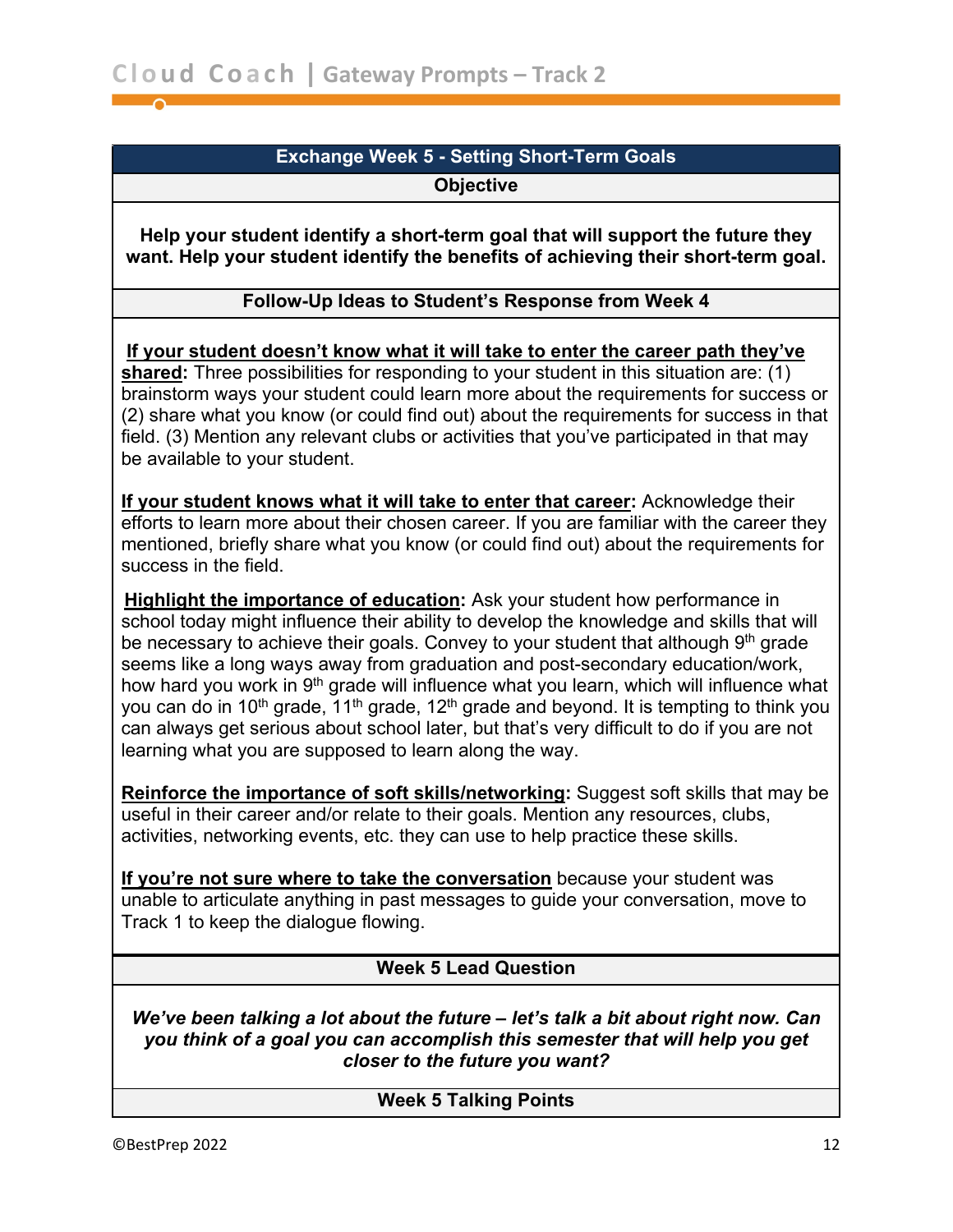**Share Your Story:** Tell your student about a goal that you achieved in high school (or recently) that brought you closer to the future you want. What did you need to do to accomplish it? Were there any obstacles standing in your way, and if so, what did you do to overcome them?

#### **Week 5 Supporting Questions**

Make sure to keep your exchanges conversational by asking at least one question (in addition to the Lead Question). This week, you might ask:

- Have you seen or heard of anyone else attempting this goal? How did their story turn out?
- What obstacles do you think might stand in the way of accomplishing your goal?

#### **Gateway Prompts**

[Gateway Track 1 Prompt](https://bestprep.org/wp-content/uploads/2018/11/Cloud-Coach-Gateway-Prompts-Track-One-2019.pdf) [Gateway Track 3 Prompt](https://bestprep.org/wp-content/uploads/2018/11/Cloud-Coach-Gateway-Prompts-Track-Three-2019.pdf)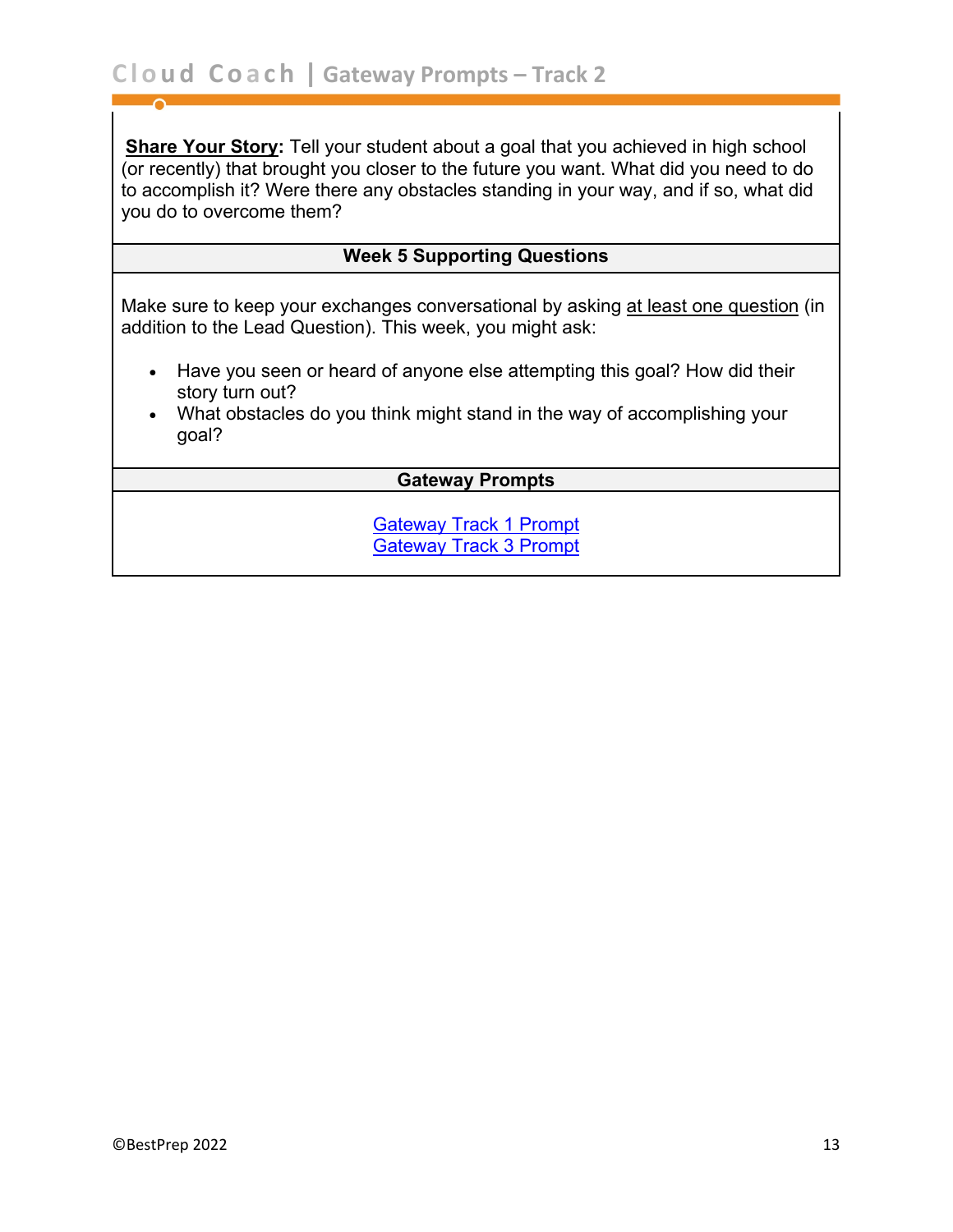#### **Research and Rationale**

During the second half of the program the students will be asked to think about how they can act now to achieve the future goals that they identified earlier. The process of identifying a short-term goal and the benefits of achieving that goal is part of a specific research methodology called WOOP. The letters in WOOP stand for Wish, Outcome, Obstacle and Plan.

**W**ish: A wish or goal in your life that is challenging but possible within a span of time

**Outcome:** The best thing that could come from fulfilling the wish or goal **Obstacle: Something that holds you back from fulfilling the wish or goal P**lan: A step you could take to remove or overcome the obstacle

WOOP was designed to help people achieve short-term goals that take weeks or months rather than days or years to complete. These goals can be the building blocks of success in school and in life. A variety of studies have found WOOP to be effective in enhancing student motivation and perseverance. Angela Duckworth and colleagues (2013) found that using WOOP significantly improved grades, attendance, and conduct in a group of fifth graders.

In this week's prompt, the focus will be on the Wish and the Outcome.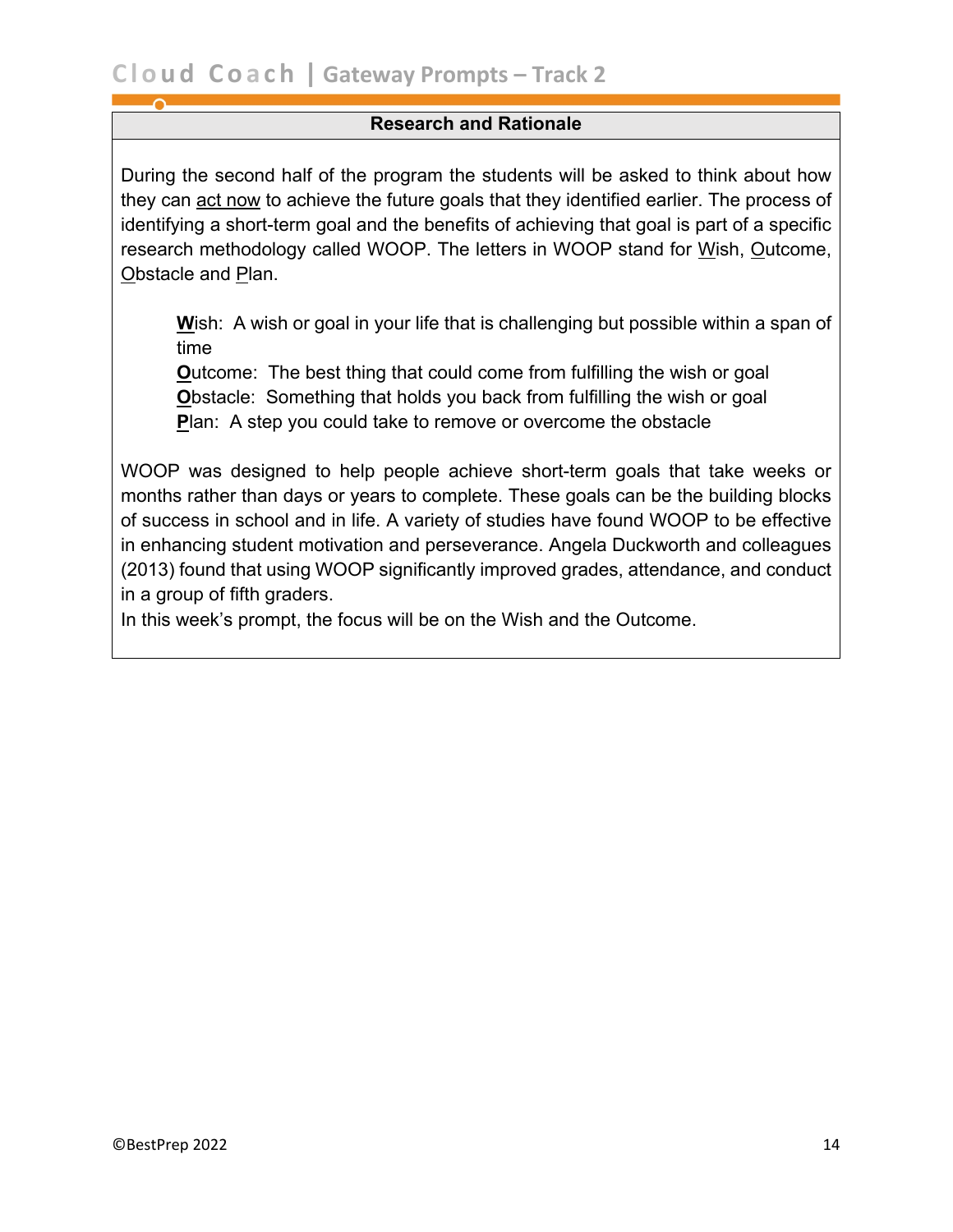#### **Week 6 Exchange – Developing Your Personal Brand What is a Personal Brand?**

<span id="page-14-0"></span>What comes to mind when you think of your favorite store or service? Are you impressed with their friendly customer service or ease of access? Does the atmosphere (real or virtual) make you feel comfortable, trendy, safe, known? What do other people think of this place? What is its reputation? Just as products and services communicate who *they* are through words, actions, sounds, and visuals, you communicate who *you* are through your everyday interactions with others. This is your Personal Brand.

Need a shorter definition? A Personal Brand is everything about yourself that makes an impression on others, i.e. your appearance, behavior, attitude, and quality of work. Note: Students sometimes struggle to understand the concept of Personal Brand. However, when it clicks, the impact is powerful! You can use examples of famous people and what their brand says about them if that is helpful.

#### **Objective**

**Encourage your student to start thinking about what their "Personal Brand" is. What skills, attributes, and/or traits do they have (or are developing) that can help them make a positive impression on others?**

#### **Follow-Up Ideas to Student's Response from Week 5**

 **If your student shared a goal:** Help your student sharpen their short-term goal(s). For example, if your student says their goal is to "get better grades," help them identify a particular class in which they would like to do better. The more specific the goal, the better. Make sure to encourage your student to keep you updated with the progress of their goal.

 **If your student was unable to identify a goal:** Think back to your conversations in past weeks to see if you might be able to suggest an area of growth. For example, if your student mentioned they like to write, you might ask if they've ever considered journaling their thoughts.

 **If you're not sure where to take the conversation** because your student didn't identify a goal or was unable to articulate anything in past messages to guide your conversation, move to Track 1 to keep the dialogue flowing.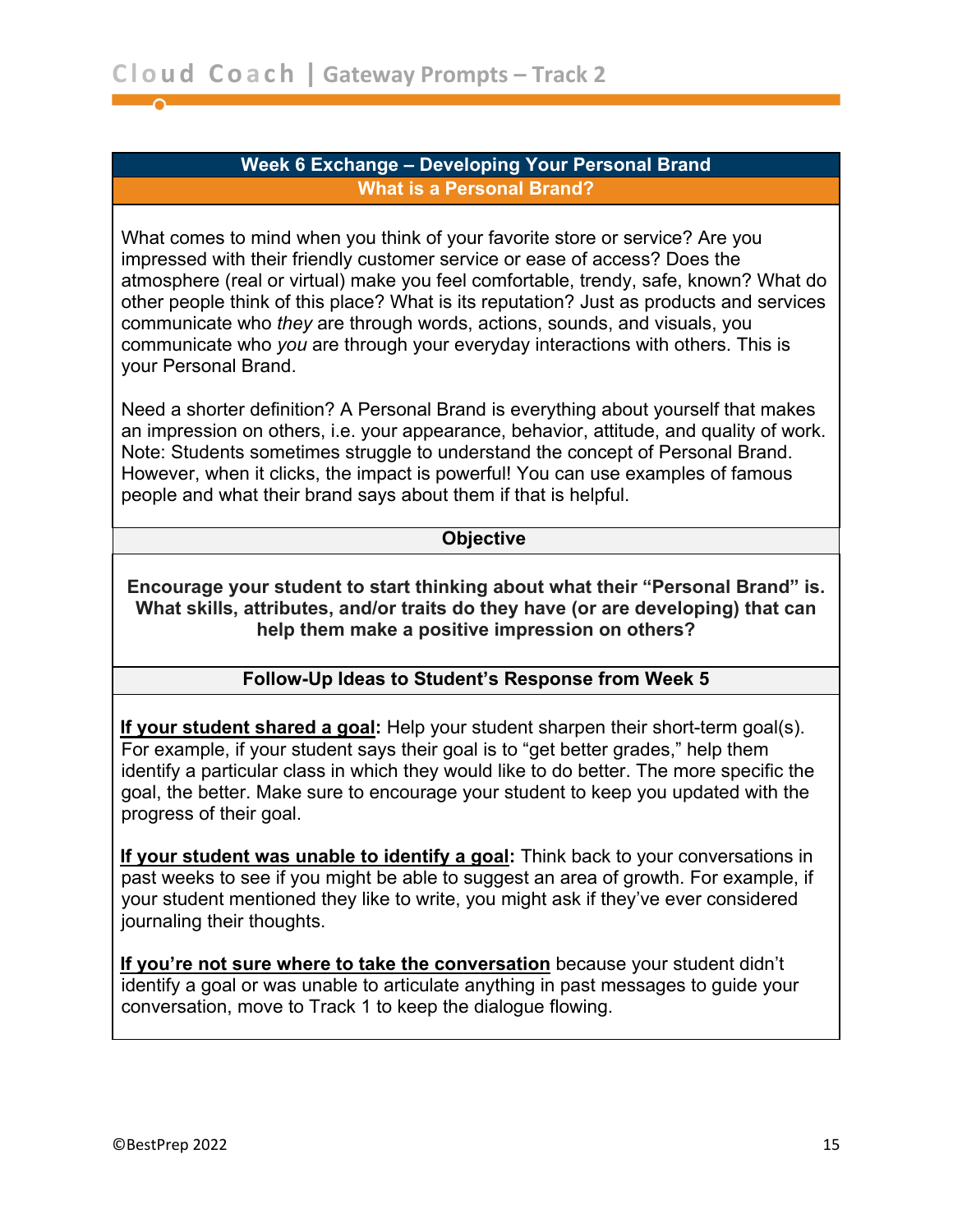#### **Week 6 Lead Question**

**What do you think a Personal Brand is? What is** *your* **Personal Brand?**

#### **Week 6 Talking Points**

 **Share your story:** Share with your student what a Personal Brand is. Talk about how you've developed your personal brand and what goes into creating and maintaining it.

 **Give an example** of a person you know or admire who has a particularly strong Personal Brand. What are the qualities of their brand? How did they create their Personal Brand and what challenges do you think they have in maintaining it?

#### **Week 6 Supporting Questions**

Make sure to keep your exchanges conversational by asking at least one question (in addition to the Lead Question). This week, you might ask:

- · What happens to someone's Personal Brand when they make a mistake or experience failure?
- · Can you think of someone you admire who's made a serious mistake or failed at something? How did they handle it? Did it change the way you think about their Personal Brand?

#### **Gateway Prompts**

[Gateway Track 1 Prompt](https://bestprep.org/wp-content/uploads/2018/11/Cloud-Coach-Gateway-Prompts-Track-One-2019.pdf) [Gateway Track 3 Prompt](https://bestprep.org/wp-content/uploads/2018/11/Cloud-Coach-Gateway-Prompts-Track-Three-2019.pdf)

#### **Research & Rationale**

Personal Branding as a concept is credited to a 1997 article by business/organization guru Tom Peters. It is seen as a response to increased competition in the job market brought on by globalization and other tech factors. At the core of Personal Branding is the idea that workers can (1) distinguish themselves from others by offering a unique and valuable skillset and (2) market their skillset online, in person, on paper, etc. (Lair). Ultimately, the type and quality of service the worker can provide becomes their brand (Peters).

The concept of Personal Branding is not without criticism. For example, some academics believe the idea encourages employees to think of themselves only in terms of what monetary value they can bring to their employer (Lair). For our purposes, make sure students are identifying and celebrating the authentic skills and expertise they have and/or are developing, not just labeling themselves with skills they think are the most financially expedient.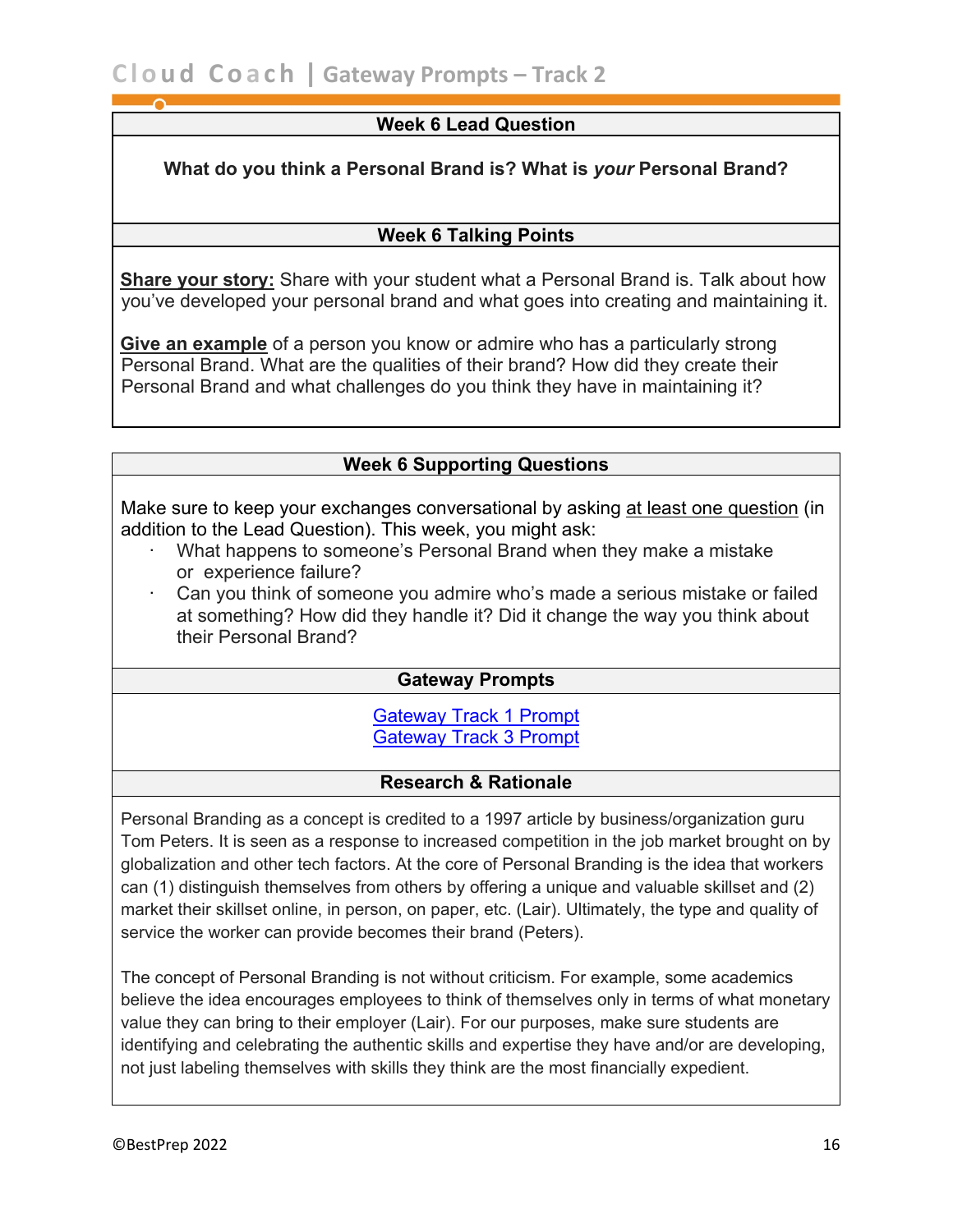## **Exchange Week 7 - Review Key Themes**

**Objective**

<span id="page-16-0"></span>**Review the key themes covered during the course of the dialogue. Explore what they have learned from the program.**

#### **Follow-Up Ideas to Student's Response from Week 6**

 Acknowledge your student's response on to the previous week's theme of developing a Personal Brand.

 Failing to reach a goal can be disappointing and discouraging. Ask your student how they cope with mistakes and failures. Is that part of their Personal Brand? Ask your student to share their thoughts on this.

#### **Week 7 Lead Question**

*We've talked about your interests, goals in life, skills for success, and your personal brand. I'd like to know your thoughts about our time together. Can you think of something you learned about yourself?*

#### **Week 7 Talking Points**

 **Share what you learned about your student:** Point out something positive that you have learned about your student.

**Share what you learned about yourself:** Share something positive that you learned about yourself. This could relate to your role as a mentor or to your home or work life.

#### **Gateway Prompts**

[Gateway Track 1 Prompt](https://bestprep.org/wp-content/uploads/2018/11/Cloud-Coach-Gateway-Prompts-Track-One-2019.pdf) [Gateway Track 3 Prompt](https://bestprep.org/wp-content/uploads/2018/11/Cloud-Coach-Gateway-Prompts-Track-Three-2019.pdf)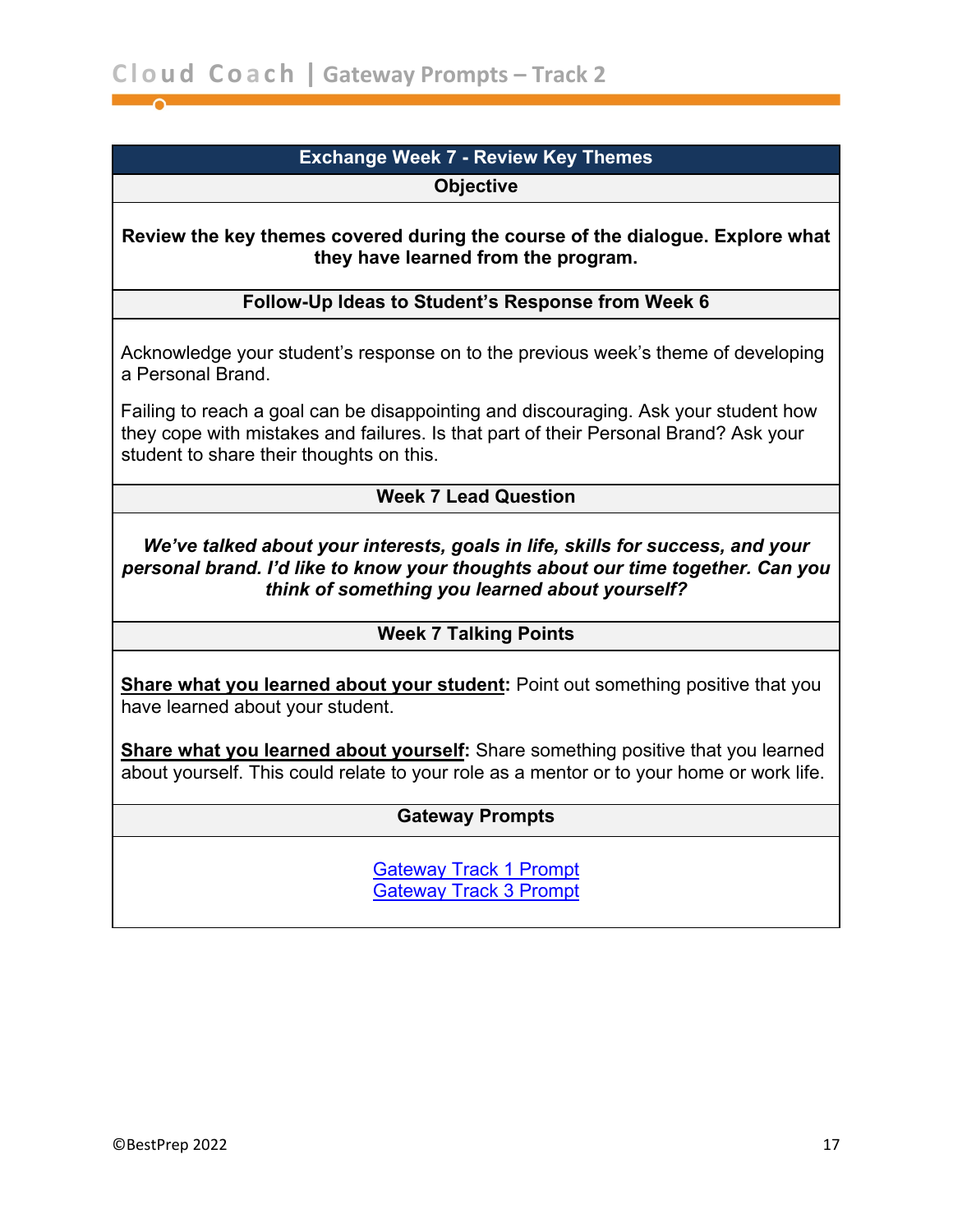## **Week 8 - Validate and Affirm your student**

**Objective**

<span id="page-17-0"></span>**Acknowledge and validate your student's reflection on the program. Express your belief in your student's ability to achieve their goals and dreams.**

#### **Follow-Up Ideas to Student's Response from Week 7**

**Validate insights your student has gained:** If your student identifies one or more conclusions that he or she has reached through the process, commend your student for being self-reflective and taking something from the experience.

 **If your student did not have a thoughtful response:** You can mention how you hope the discussion throughout the weeks has been helpful in some way. Encourage your student to reflect on this experience in the future.

#### **Week 8 Lead Statement**

*I really enjoyed getting to know you. I appreciate all you shared with me about your life and goals. I know connecting with someone through writing can seem weird at times, and I appreciate you sticking it out and connecting with me. I hope you enjoyed our discussions as much as I did and I wish you all the best for the future. Keep up the good work!*

#### **Week 8 Talking Points**

 **Connect Future Goals to Current Actions:** Find a way to encourage your student to pursue their goals for the future. Remind them that what they do each day will play a role in whether or not they realize those goals.

 **Be Specific in your Encouragement:** Refer to the information your student shared with you on their interests, goals, obstacles, challenges and plans.

 **Reinforce the Importance of Sustained Effort:** Acknowledge the efforts your student has made and encourage them to continue working hard to achieve their goals in 9<sup>th</sup> grade, graduate high school, and accomplish their dreams.

#### **Gateway Prompts**

[Gateway Track 1 Prompt](https://bestprep.org/wp-content/uploads/2018/11/Cloud-Coach-Gateway-Prompts-Track-One-2019.pdf) [Gateway Track 3 Prompt](https://bestprep.org/wp-content/uploads/2018/11/Cloud-Coach-Gateway-Prompts-Track-Three-2019.pdf)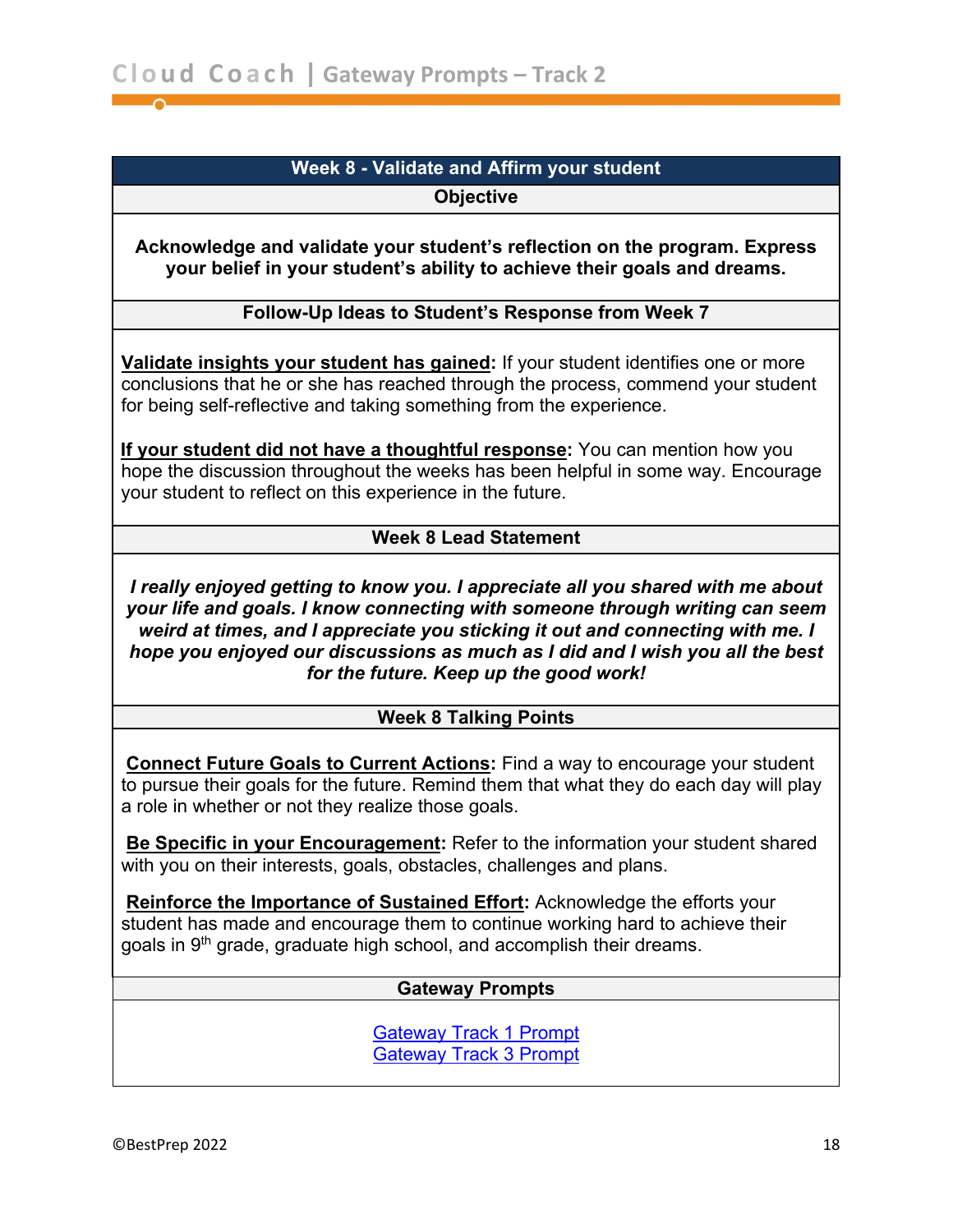#### **Research Citations**

- Ben-Eliyahu, A., Rhodes, J. E., & Scales, P. (2014). The interest-driven pursuits of 15-year-olds: "Sparks" and their association with caring relationships and developmental outcomes. *Applied Developmental Science*, *18*(2), 76-89.
- Benson, P. L. (2008). *Sparks: How parents can help ignite the hidden strengths of teenagers.* San Francisco, CA: Jossey-Bass.
- Benson, P. L., & Scales, P. C. (2009). The definition and preliminary measurement of thriving in adolescence. Journal of Positive Psychology, 4, 85–104.
- Damon, W. (2008). *The path to purpose: Helping our children find their calling in life*. New York, NY: Free Press.
- Duckworth, A. L., Kirby, T. A., Gollwitzer, A., & Oettingen, G. (2013). From fantasy to action: Mental contrasting with implementation intentions (MCII) improves academic performance in children. *Social Psychological and Personality Science, 4*(6), 745–753.
- Dweck, C. S. (2015, September 23). Growth mindset, revisited. *Education Week*, 24.
- Dweck, C.S., Walton, G., & Cohen, G. (2011). Academic tenacity: Mindsets and skills that promote long-term learning. Paper prepared for the Gates Foundation.
- Heckman, J. J., & Kautz, T. (2012). Hard evidence on soft skills. *Labour Economics*, *19*(4), 451– 464.
- Hulleman, C. S., & Harackiewicz, J. M. (2009). Making education relevant: Increasing interest and performance in high school science classes. *Science, 326*, 1410–1412.
- Lair, Daniel et al. (2005). Marketization and the Recasting of the Professional Self. *Management Communication Quarterly*, 18(3), 307-343.
- Oyserman, D. (2013). Not just any path: Implication of identity-based motivation for disparities in school outcomes. *Economics of Education Review, 33*, 179–190.
- Oyserman, D., Terry, K., & Bybee, D. (2002). A possible selves intervention to enhance school involvement, Journal of Adolescence, 25(3), 313–326.
- Oyserman, D., Bybee, D., & Terry, K. (2006). Possible selves and academic outcomes: How and when possible selves impel action. *Journal of personality and social psychology*, *91*(1), 188.
- Peters, Tom. "The Brand Called You." Fast Company. 31 Aug 1997,